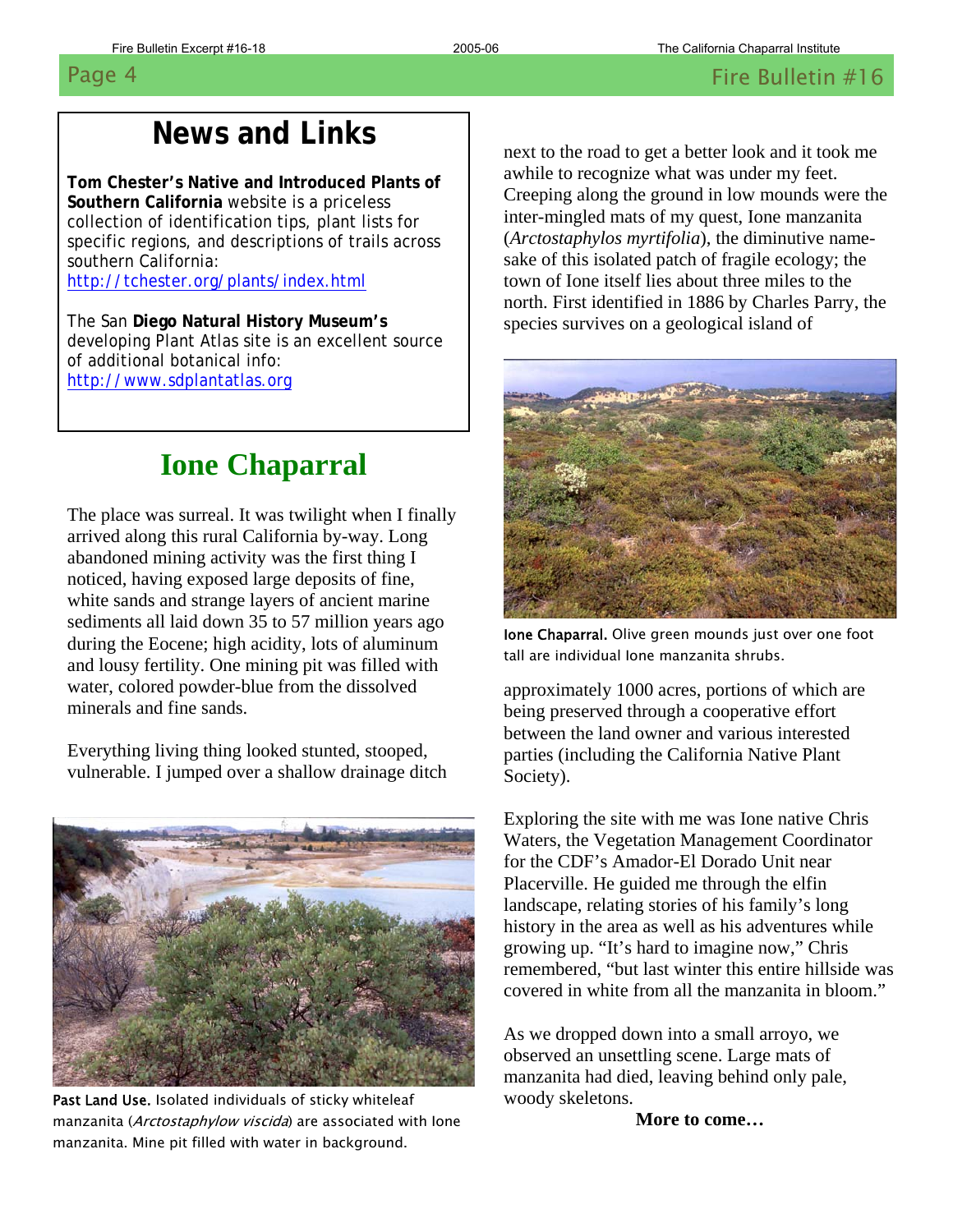### **News and Links**

 **Summit: Living with Fire in Chaparral Ecosystems: Providing Tools for Decision Makers.** 

**January 10-12, 2006 at the Riverside, California Convention Center.**

 **<http://www.fs.fed.us/psw/chaparral>** For details and reservations:

# **Ione Chaparral: Part II**

uptly. Gnomes from the eifin forest apparer<br>removed the *"To be continued..."* notation. abruptly. Gnomes from the elfin forest apparently **APOLOGIES!** In our previous newsletter, you may have noticed that our last "Ione Chaparral" article ended rather

### **Continued from FB #16…**

happening here?" Chris didn't know and it was Both Chris and I scanned the patches of dead manzanita. I stared and shook my head, "What's difficult to discern any obvious signs as to cause by examining the plants in the field. It was hard to determine how long the plants had been dead, but probably no more than 5 years as nearly all the stems were still intact.



Dead Ione manzanita. Notice the area under and around the dead plants has been filled in with invasive, alien grasses.

A study of the community in 1964 didn't mention any unusual rates of mortality. However, we do know the die back was present at least since 1988 due to more recent investigations. According to George Hartwell, a talented naturalist who once lived in the area, the fungus responsible for madrone canker (*Fusicoccum aesculi*) was found in Ione manzanita tissue by plant pathologist Tim Tidwell at the Department of Food and Agriculture. Another fungus that causes root and crown rot



A healthy Ione Manzanita (Arctostaphylos myrtifolia)

(*Phytophthora cinnamomi*) was found to be infecting the plants in 2001 as reported by California Dept. of Fish and Game. The full document can downloaded from here: <http://phytosphere.com/publications/ionemanzdis.htm>

Drought stress may be the primary cause of the problem followed by secondary fungal infections. Whatever the cause for the die off, the future for the remaining stands of manzanita is unclear. Continued mining activities and possible development pose additional risks to the isolated plant community.

Currently BLM manages two reserves of 86 and 20 acres each with CalTrans managing populations along its rights-of-way. Large portions of Ione chaparral are on the private Arroyo Seco Ranch. According to Chris, the ranch owners are interested in protecting the endangered system. However, the local political climate does not appear conducive to preservation as evidenced by the words of a former Amador County planning commissioner.

## **To be continued…**